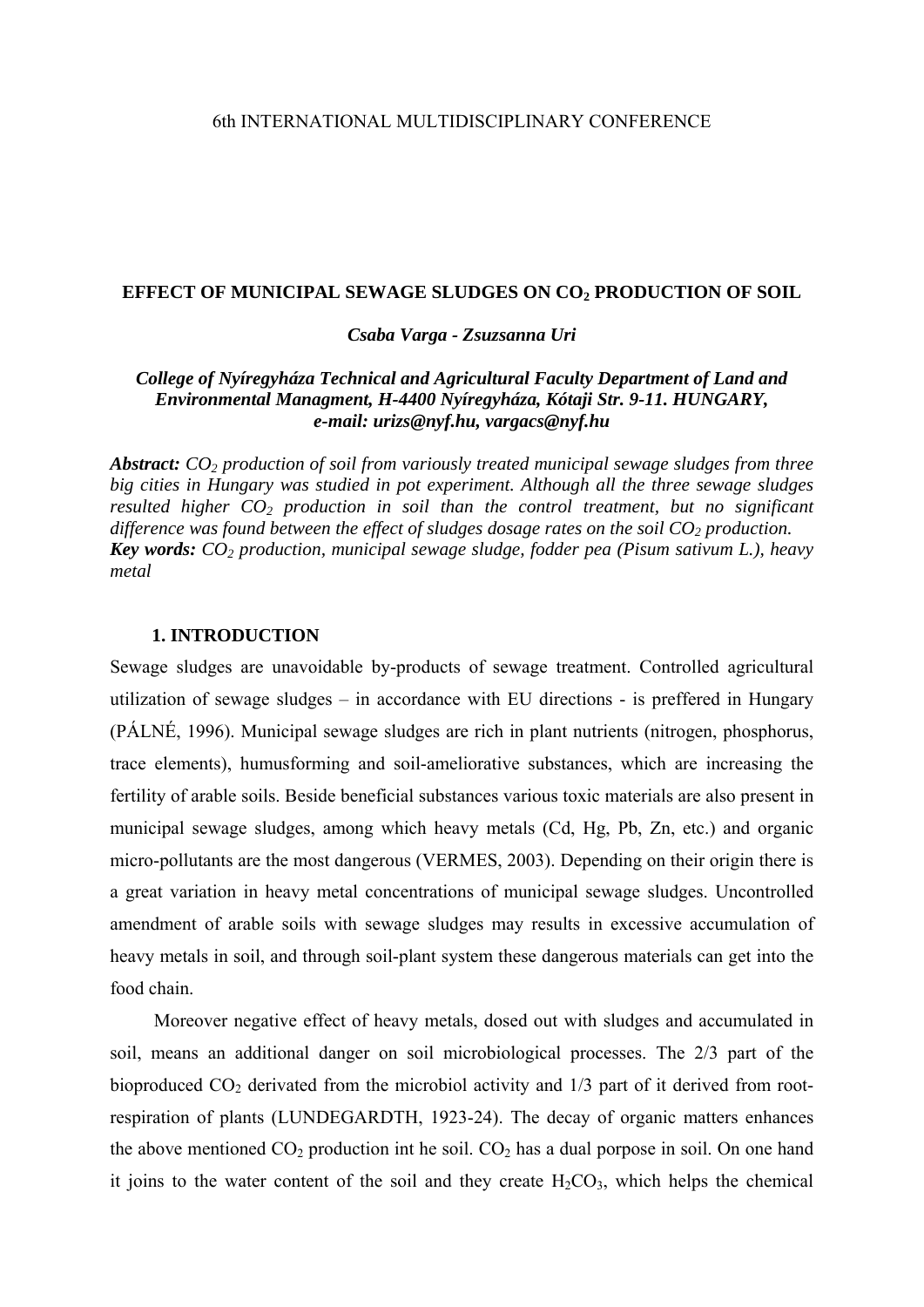weathering process. On the other hand the  $CO<sub>2</sub>$  serves as a carbon source for autotrophic and heterotrophic organisms. The quantity of produced  $CO<sub>2</sub>$  depends on soil moisture content (DAVIDSON et al., 2000; SAVAGE és DAVIDSON, 2001; 2003; PIAO et al., 2000), soil temperature (ZISKA, 1998), amount of microbes (PÁNTOS-DERIMOVA, 1983). Since the

## **2. MATERIALS AND METHODS**

Controll (non-polluted) soil used in our pot experiments originated from the top 0-30 cm layer of the experimental site belongs to the College of Nyíregyháza. The main characteristics of these neutral, loamy sand textured brown forest soil (URI et al., 2003b) met the criterias of 50/2001 Order of Council, and the concentration of poisoning elements (URI et al., 2003a) in that soil did not exceed the limiting value.

The effect of treated municipal sewage sludge on the  $CO<sub>2</sub>$  production of soil was studied in our experiments. The sewage sludges originated from three Hungarian cities, such as Nyíregyháza, Debrecen and Miskolc. The heavy metal concentration of sludges, which has been already published (URI et al., 2003a; URI et al., 2003b), was low enough allowing their agricultural utilization.

This current pot experiment, where we used fodder pea as test plant, could be regarded as the continuation of our previous experinets (URI et al., 2003a; URI et al., 2003b), carried out with rye, Sudan grass and fodder rape test plants. Pots were placed into a controlled area plant-growing room of College of Nyíregyháza. Test plants were grown up on non polluted brown forest soil (it meant the control treatment) and on soil-sludge mixtures. These mixtures contained sewage sludges from the three cities separately. The rates of sewage sludges in the mixtures was 10 and 15 %. Sluedges were added to soil 2 weeks before sawing of test plants. The test plants were harvested 60 days after sawing (Figure 1).

The  $CO<sub>2</sub>$  production was measured in laboratory after 2-hours incubation period according to WITKAMP (1966 cit. SZEGI, 1979). Based on this method 10 ml 0,1n NaOH was measured into a 25 ml beaker glass and placed on the soil surface of the pots. Every beaker glass was covered immediately by a bigger glass to avoid the NaOH losses. After the incubation period the NaOH was titrated with HCl in presence of fenolftalein and after discolouration it was titrated with HCl in presence of metilorange indicator. The difference of the lost HCl quantity during the two titration was multiplying with the titre of NaOH and of HCl and 2,2. It gives the quantity of  $CO<sub>2</sub>$  production. During the experiments  $CO<sub>2</sub>$  production was detected ten times.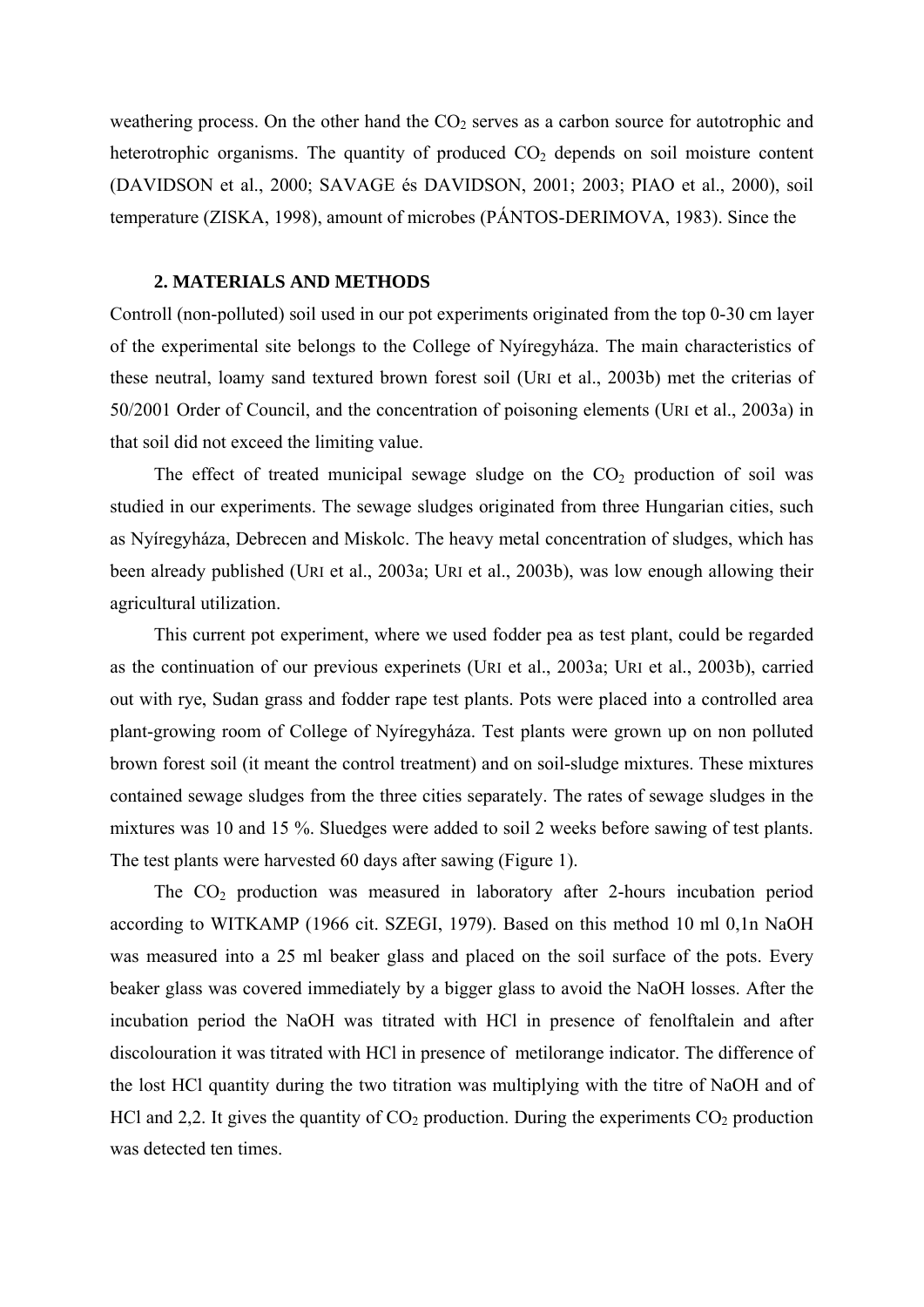



Kontroll<br>(barna erdőtalaj, Nyíregyháza) Control<br>(brown forest soil, Nyíregyháza) Pisum sativum L. cv. IP 5  $(60$  napos,  $60$  days old)

szennyvíziszap (Debrecen) 10 % anaerobically digested sewage sludge (Debrecen) Pisum sativum L. cv. IP 5  $(60$  napos,  $60$  days old)

15% anaerob módon rothasztott<br>szennyviziszap (Debrecen) 15% anaerobically digested<br>sewage sludge (Debrecen) Pisum sativum L. cv. IP 5 (60 napos, 60 days old)



Fig. 1. 60 days old test plants just before harvesting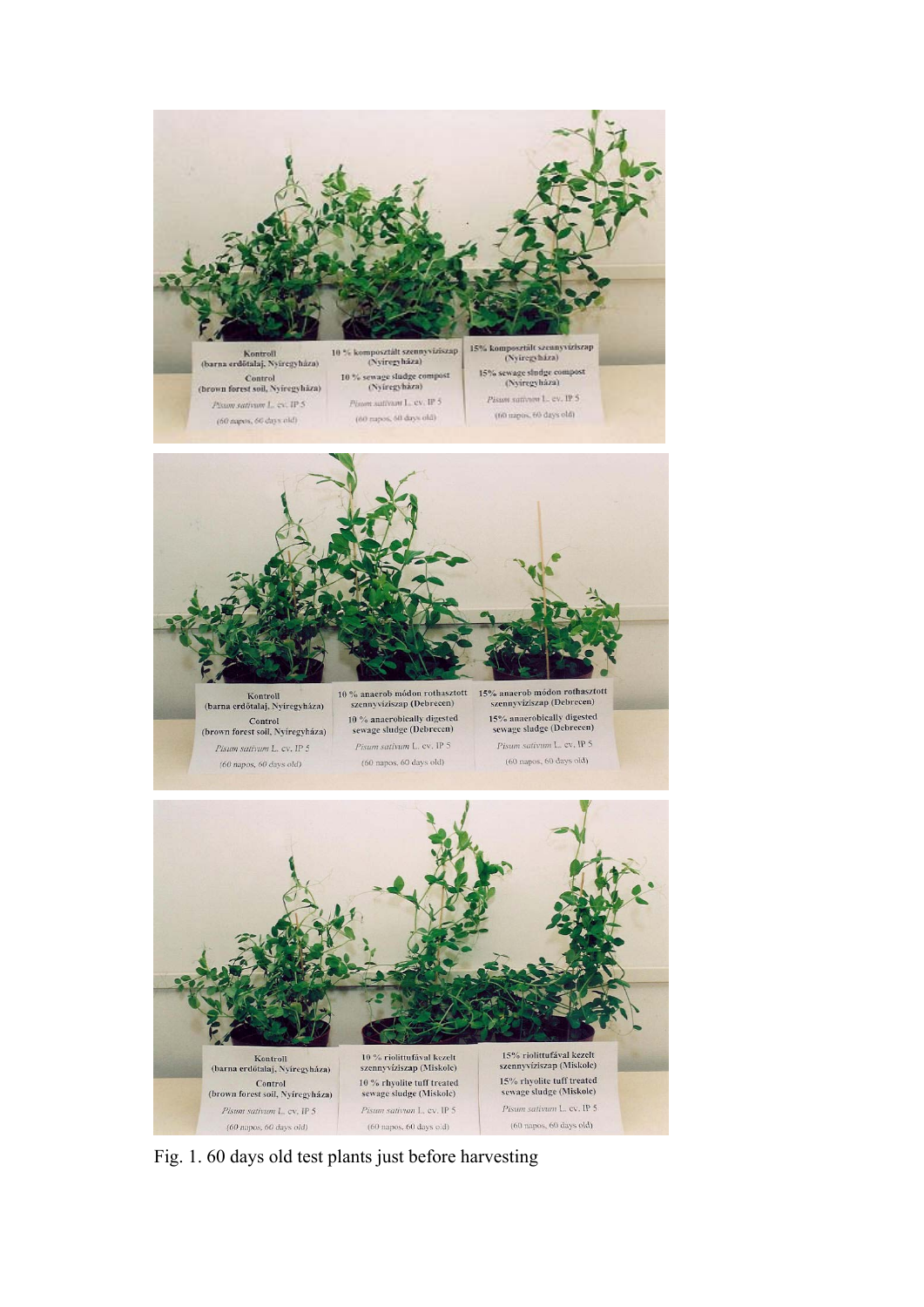### **3. RESULTS AND DISCUSSION**

It could be seen form Figure 2 that in case of sewage sludge originated from Nyíregyháza 10  $%$  dosage rate of sludges had the most advantageous effect on  $CO<sub>2</sub>$  production. The lowest value was given by control treatment. These figures is applied with equal force to sewage sludge originated from Debrecen (Figure 3).

In case of sewage sludge originated from Miskolc the 15 % dosage rate application resulted the highest  $CO<sub>2</sub>$  production in soil, followed by 10 % dosage rate and control treatment (Figure 4).

To sum up the examined sewage sludges increased the soil  $CO<sub>2</sub>$  production significantly both the 10% and the 15 % dosage rate in compare to control treatment. The difference found between the effect of the two applied dosage rates on soil  $CO<sub>2</sub>$  production were no significant.



 $CO<sub>2</sub>$  mg/2h

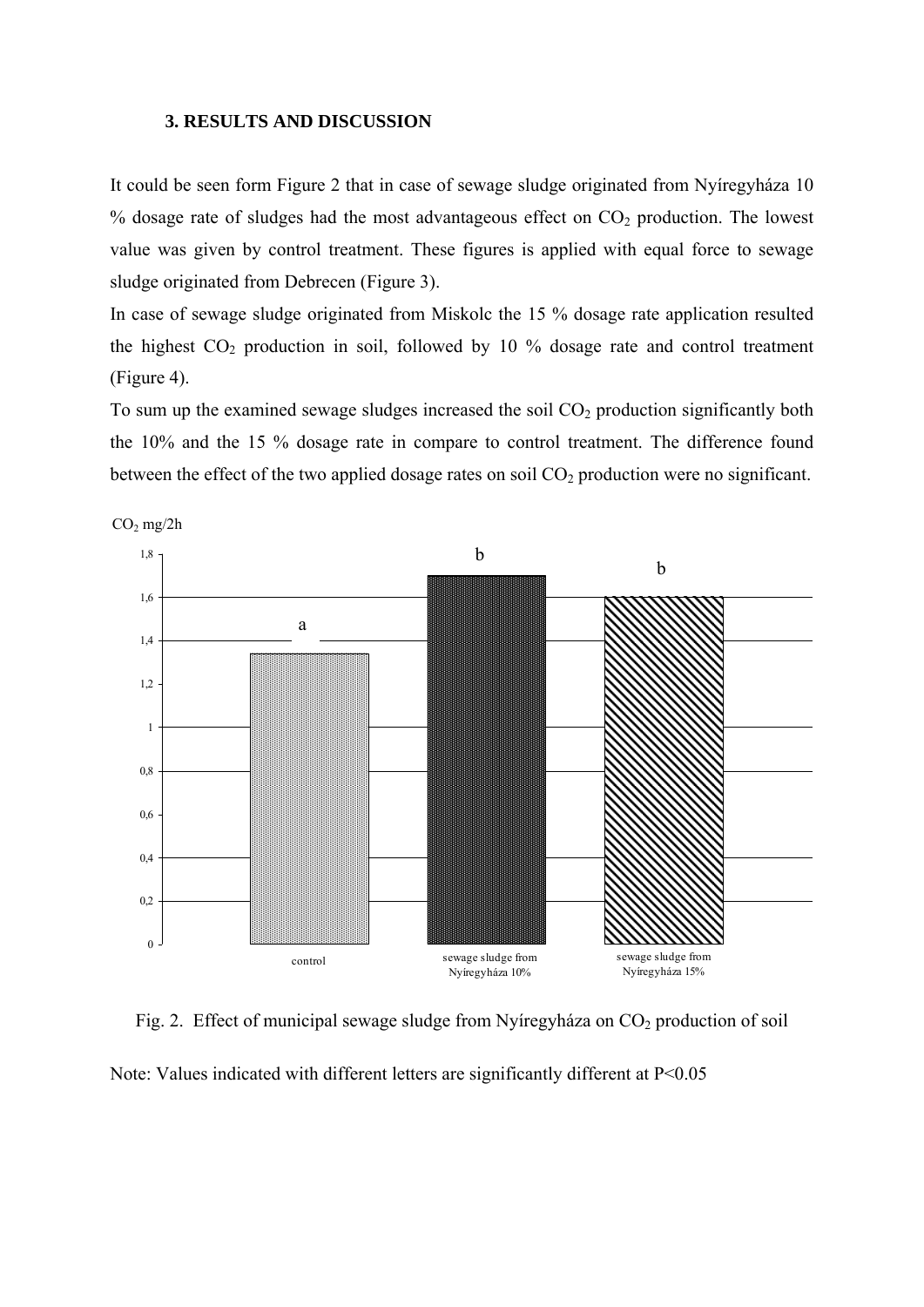



Fig.3. Effect of municipal sewage sludge from Debrecen on CO<sub>2</sub> production of soil Note: Values indicated with different letters are significantly different at P<0.05



Fig.4. Effect of municipal sewage sludge from Miskolc on CO<sub>2</sub> production of soil Note: Values indicated with different letters are significantly different at P<0.05